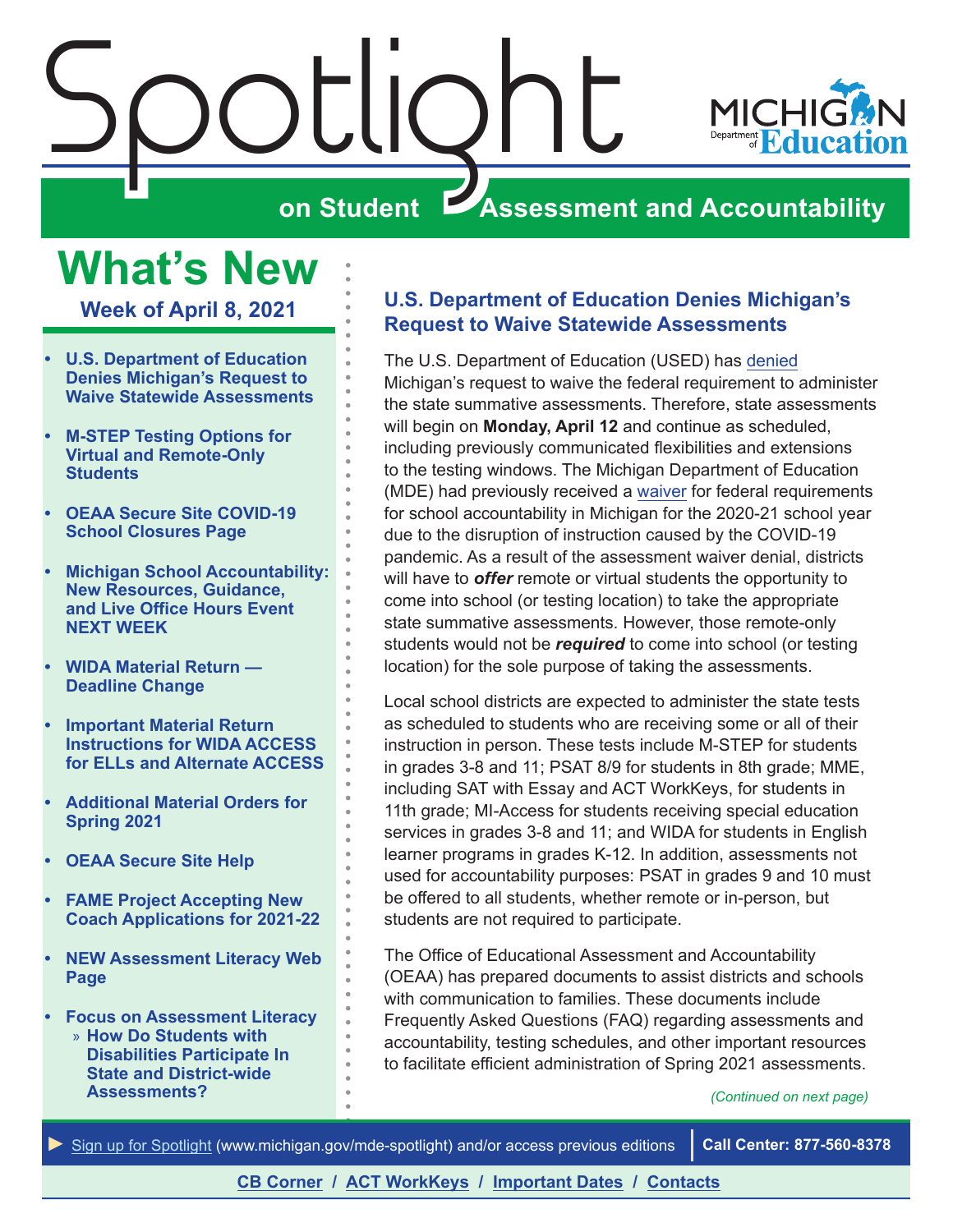- <span id="page-1-0"></span>• [FAQ – Assessments](https://www.michigan.gov/documents/mde/Spring_2021_Summative_Assessments_FAQ_721789_7.pdf)
- [FAQ Accountability](https://www.michigan.gov/documents/mde/Michigan_School_Accountability_Planning_and_Response_to_COVID-19_701197_7.pdf)
- [Spring Assessments Schedule](https://www.michigan.gov/documents/mde/Spring_2021_Contingency_Test_Dates_and_Flexibility_Options_710735_7.pdf)
- [Safe Testing Planning Guide](https://www.michigan.gov/documents/mde/Safe_Testing_Planning_Guide_716132_7.pdf)
- [Safe Testing Planning Template](https://www.michigan.gov/documents/mde/Safe_Testing_Planning_Word_Template_716136_7.docx)

In these uncertain times, the OEAA staff remains committed to supporting all districts and schools. Please reach out to us with your questions.

For assessment questions, contact the MDE Office of Assessment and Accountability:

- Email: [mde-oeaa@michigan.gov](mailto:mde-oeaa%40michigan.gov?subject=)
- Call Center: 877-560-8378 (select appropriate option)

#### College Board:

- Email: [michiganadministratorsupport@](mailto:michiganadministratorsupport%40collegeboard.org?subject=) [collegeboard.org](mailto:michiganadministratorsupport%40collegeboard.org?subject=)
- Call the Michigan Educator Hotline: 866-870-3127 (select Option 1)

#### **M-STEP Testing Options for Virtual and Remote-Only Students**

Any student taking a state assessment must do so in person. There is no remote testing option for testing in homes. Additionally, OEAA does not support sending test administrators into homes for individual test administration, apart from such services to traditionally homebound students for whom this is the normal mode of assessment. Virtual schools are responsible for providing local sites for their students to take the spring assessments, as in any other year. If a student cannot be tested safely due to pandemic conditions, they are not to be tested, which would be noted during the "Answer Documents Received and Students Not Tested" window in June as being due to COVID-19.

Watch the Spotlight for further details on the "Answer Documents Received and Students Not Tested" window.

For suggestions and guidance on planning for safe test administration, see the [Safe Testing Planning Guide](https://www.michigan.gov/documents/mde/Safe_Testing_Planning_Guide_716132_7.pdf)  found on each assessment's web page:

- [M-STEP](www.michigan.gov/mstep) (www.michigan.gov/mstep)
- [MME](www.michigan.gov/mme) (www.michigan.gov/mme)
- [PSAT](http://www.michigan.gov/psat) (www.michigan.gov/psat)
- [WIDA](www.michigan.gov/wida) (www.michigan.gov/wida)
- [MI-Access](http://www.michigan.gov/mi-access) (www.michigan.gov/mi-access)
- [Early Literacy and Mathematics Benchmark](www.michigan.gov/earlylitandmath)  [Assessments](www.michigan.gov/earlylitandmath) (www.michigan.gov/ earlylitandmath)

#### **OEAA Secure Site COVID-19 School Closures Page**

**Reminder:** The Office of Educational Assessment and Accountability (OEAA) Secure Site has a COVID-19 School Closures page. This page is to be used by a district or school to document that it closed for in-person instruction during one of the assessment windows. Follow the instructions found on the [OEAA Secure Site Training web page](http://www.michigan.gov/securesitetraining) under the **Miscellaneous Secure Site Functions** section to document such closures.

#### **Michigan School Accountability: New Resources, Guidance, and Live Office Hours Event NEXT WEEK**

The Office of Educational Assessment and Accountability (OEAA) has created a brief overview of the recently approved federal school accountability waiver and has updated its COVID 19-related

*(Continued on next page)*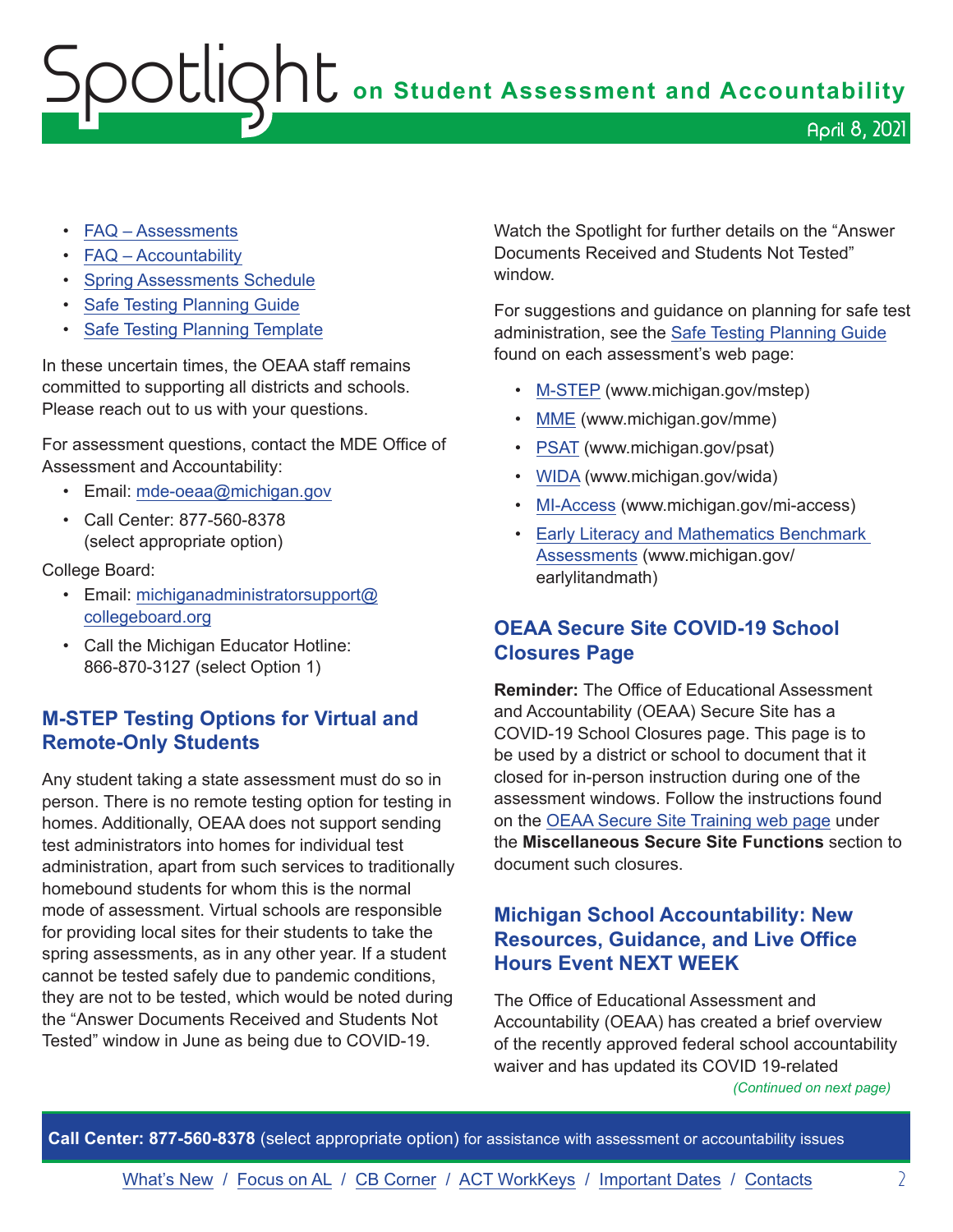<span id="page-2-0"></span>accountability FAQ resource. The [Federal School](https://www.michigan.gov/documents/mde/Michigans_Approved_School_Accountability_Waiver_for_2020-21_721636_7.pdf)  [Accountability Waiver Overview](https://www.michigan.gov/documents/mde/Michigans_Approved_School_Accountability_Waiver_for_2020-21_721636_7.pdf) and [Accountability](https://www.michigan.gov/documents/mde/Michigan_School_Accountability_Planning_and_Response_to_COVID-19_701197_7.pdf)  [COVID-19 Update/FAQ](https://www.michigan.gov/documents/mde/Michigan_School_Accountability_Planning_and_Response_to_COVID-19_701197_7.pdf) resources are designed to help schools navigate the remainder of the 2020-21 school year with regards to school accountability and reporting requirements. These resources can be found on the MDE [School Accountability web page](http://www.michigan.gov/mde-accountability) (www. michigan.gov/mde-accountability).

Additionally, OEAA is hosting a live virtual event **next week** using Microsoft Teams to provide updates and answer questions on Michigan's approved school accountability waiver and school accountability reporting requirements for Spring 2021. No registration or password is required. There is no set agenda for this meeting. However, in advance of this event, those interested should review the overview document and FAQ referenced above.

#### **Michigan School Accountability Office Hours: Spring 2021 Updates and Questions**

#### **April 14, 1-2 p.m.**

- [Microsoft Teams link](https://teams.microsoft.com/l/meetup-join/19%3ameeting_NTMwYzUyZGQtYzY4ZC00N2M2LThkNWUtMzI1MGUwYzQyZjcw%40thread.v2/0?context=%7b%22Tid%22%3a%22d5fb7087-3777-42ad-966a-892ef47225d1%22%2c%22Oid%22%3a%22ca6951cb-3f0c-46c4-b45e-0209c7a4a4f2%22%7d)
- Or call in (audio only) 1-248-509-0316 Phone Conference ID: 928 146 247#

#### **WIDA Material Return — Deadline Change**

To accommodate the sudden closures schools across Michigan are facing, the deadline for schools to ship back WIDA ACCESS for ELLs and WIDA Alternate ACCESS for ELLs materials has been extended. The new deadline is **Friday, April 30** (the previous deadline was Friday, April 16). Watch the Spotlight for information on additional post-testing tasks that are to be completed in the OEAA Secure Site and the corresponding window dates.

#### **Important Material Return Instructions for WIDA ACCESS for ELLs and Alternate ACCESS**

Here are directions for returning secure materials. Materials must be shipped by **April 30, 2021**. **Remember:** If your school/district does not have daily UPS pickup, you must call UPS the day before you need the pickup to schedule it.

If you need more information on how to return materials, view the After Testing tutorial on the WIDA Secure Portal. Log into the WIDA Secure Portal and select the **Paper-Based** tile in the ACCESS for ELLs Training Courses. Then, select the **Afterward** tab and **After Testing**.

#### **Labeling Booklets:**

Ensure correct and complete information is either entered on the label or bubbled-in on each student booklet. Failure to correct incorrect, missing, or incomplete student information and labels may result in no score for the student. Follow these steps carefully.



- Place the Student Pre-ID, District/School, or Do Not Process Label (when applicable) on the front of the test booklet only in the designated area (marked A).
	- » If there is no Student Pre-ID label, apply the District/School Label in the box (marked A).
		- $\Box$  If the District/School Label is applied, bubble-in all demographic information on the back cover, using a number 2 pencil.

*(Continued on next page)*

**Call Center: 877-560-8378** (select appropriate option) for assistance with assessment or accountability issues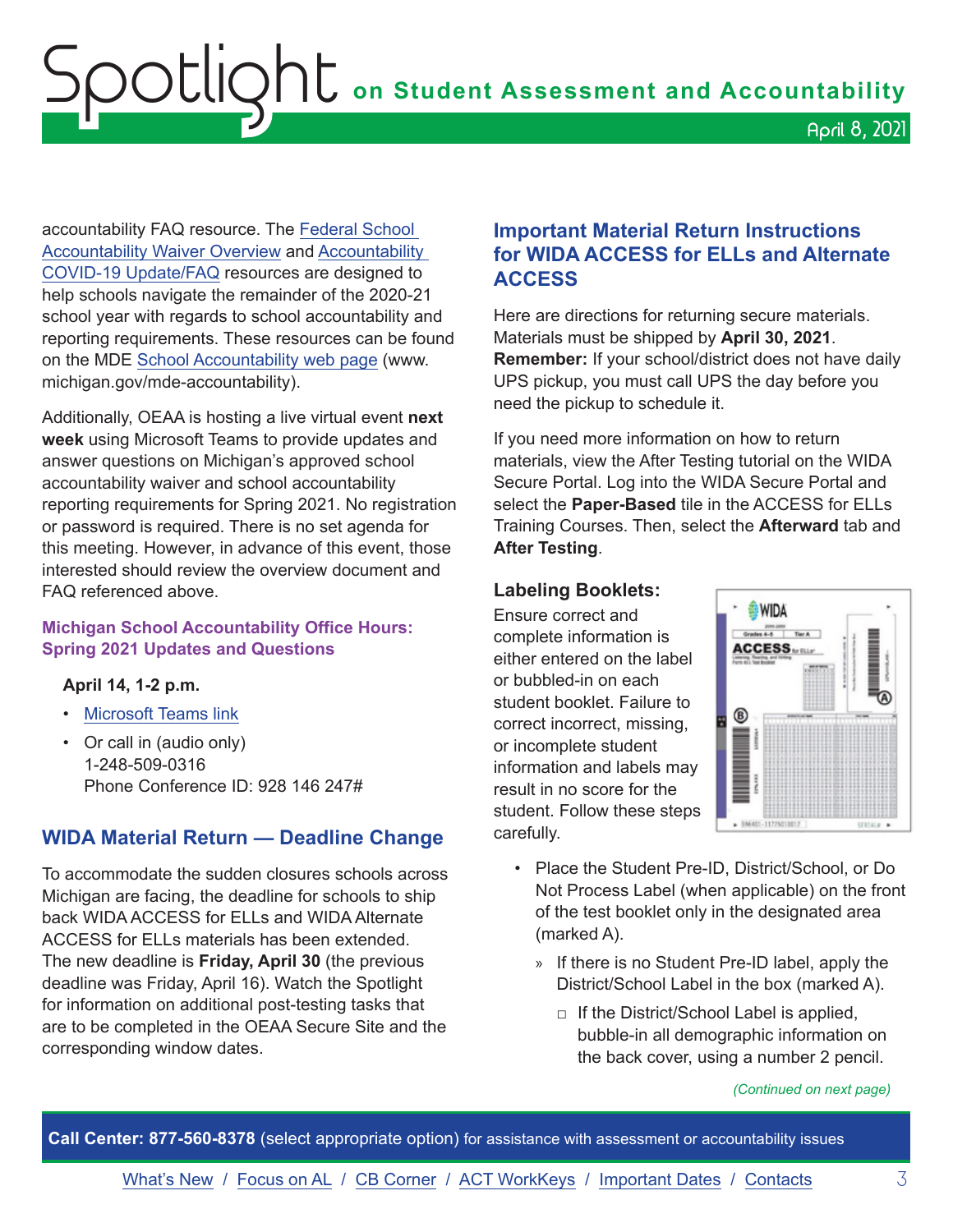## OOUQhU on Student Assessment and Accountability April 8, 2021

#### □ **Do not place any label on the security barcode (marked B).**

 $\Box$  Leave unused test booklets blank – apply no labels.

If a District/School or Student Pre-ID label is placed on a test booklet, the test booklet will be processed and scored.

#### **Veryifying Information and Bubbling Booklets**

When the materials are gathered after testing, it is crucial that the information displayed on the test booklets is verified before they are returned.

• **District/School Labels:** Confirm that the following information bubbled on the booklet matches what is in the Michigan Student Data System (MSDS): District, School, First Name, Last Name, State Student ID, Birth Date, Grade.

If you do not have these labels, send an email to [mde-oeaa@michigan.gov](mailto:mde-oeaa%40michigan.gov?subject=) with your district name, the name of the building, and the number of labels needed.

- **Student Pre-ID Labels:** If a Pre-ID label is incorrect, it can still be used; you must update the information in MSDS.
- To prevent a test booklet from being processed, place a Do Not Process label over the District/ School label or Pre-ID label. Do not cross out the original label or cover it with a black marker. Do not use Do Not Process labels for booklets you want scored.
- Refer to the Special Instructions for Paper/Pencil on pages 160-161 of the [Michigan Specific Test](https://www.michigan.gov/documents/mde/WIDA_Michigan_Specific_TAM_635431_7.pdf)  [Administration Manual,](https://www.michigan.gov/documents/mde/WIDA_Michigan_Specific_TAM_635431_7.pdf) which is located on the [WIDA web page](www.michigan.gov/wida) (www.michigan.gov/wida) for information about what you do and do not need to bubble-in on test booklets.

#### **Material Inventory and Accountability Form**

The same process that was used to inventory the original shipment of materials should be completed for returned materials, to confirm all secure materials are accounted for. Every school or district will have received a Security Checklist that details every secure material delivered. It is the responsibility of the district or school personnel to verify that every secure material (used or unused) is returned.

If there are any missing materials, the district/school should complete the Accountability Form and explain the discrepancy, including the secure barcode of the material that is not being returned. This form is found in [WIDA AMS](https://www.wida-ams.us/) (https://www.wida-ams.us) under **Materials** - **Accountability Form**. At the bottom of the list of materials on the form, there is a space labeled "Record reasons for discrepancies here". Record the barcode of the materials and explain reason(s) for the discrepancy.

#### **Return Instructions**

• Be sure to return all the secure materials (CDs, Scripts, Response Booklets) you received.

You do not have to return these non-secure materials:

- » Test Administrator Manual
- » District and School Test Coordinator Manual
- » Return Material Instructions
- » Any unused labels (securely destroy)
- » Security Checklists (keep for your records)
- » Confidentiality Agreement (keep for your records)
- » Packing lists
- » School Range Sheets
- » Scratch paper (securely destroy)

**Call Center: 877-560-8378** (select appropriate option) for assistance with assessment or accountability issues

*<sup>(</sup>Continued on next page)*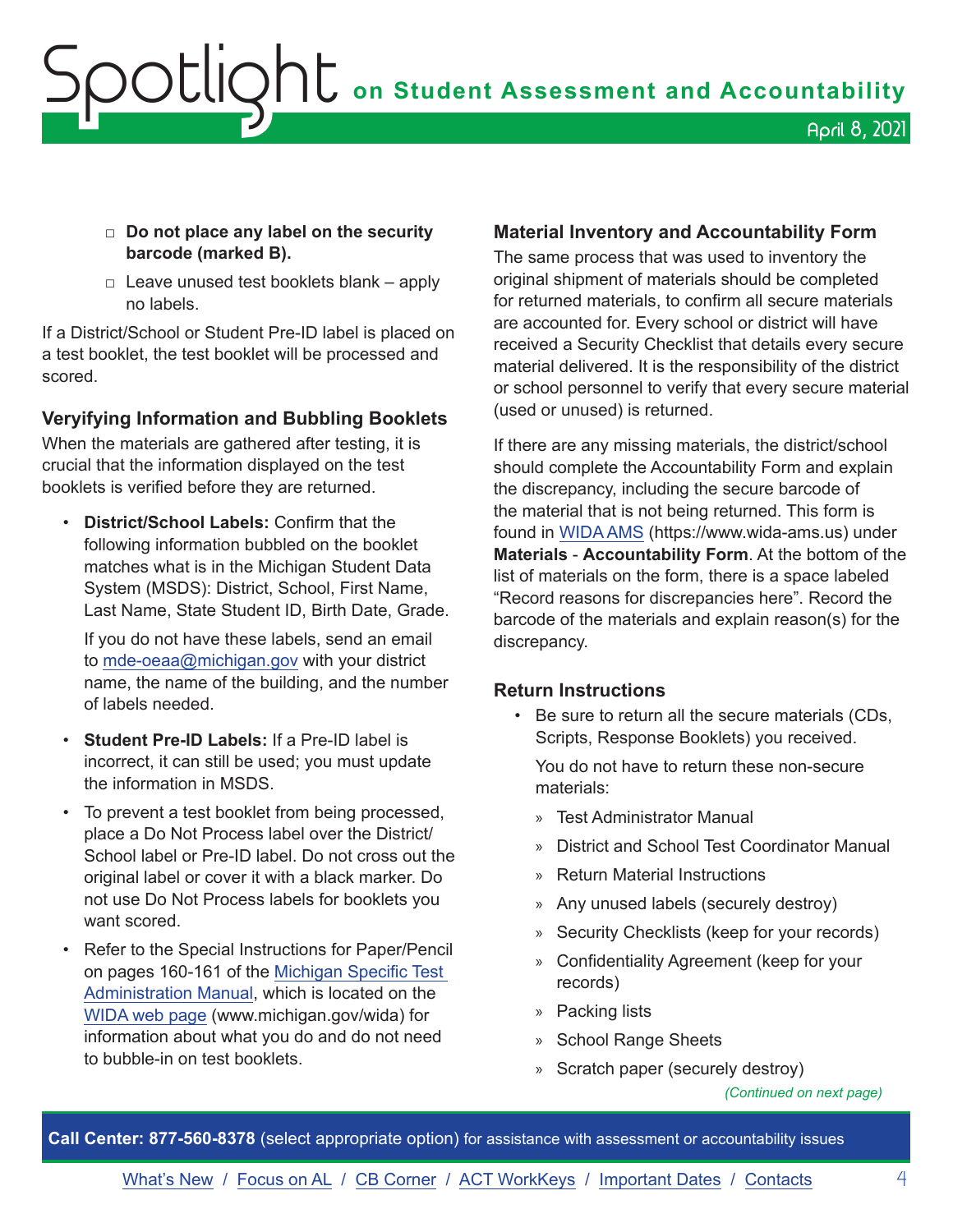- <span id="page-4-0"></span>• Line each box with a plastic return bag to protect the test materials during transit.
- Secure the materials inside the plastic bag with a zip tie before sealing the box.
- Large Print and Braille materials can be folded to fit inside a standard-sized box.
- Use the boxes from the original shipment to return used materials. If a box is damaged or lost, substitute a box of similar size and strength.
- Place DRC return and UPS shipping labels on top of each box.

#### **Return Materials via UPS**

- Pre-paid UPS return shipping labels are provided in the Return Materials Instruction Packet.
- If your school/district does not have a regularly scheduled UPS pickup, you must call UPS at 866-857-1501 at least one day prior to the day you plan to ship your materials to arrange for pickup.
- Make a complete count of all the boxes, and advise UPS of the number of boxes they will be picking up
- Keep the boxes in a secure location until they are given to the UPS driver. Materials are not be taken home by anyone – they must remain in district or school buildings.
- You will not be asked to give payment to UPS.
- Note the UPS tracking number for each box. Keep the numbers for future reference and to document the return of the materials to DRC.

#### **UPS Shipping and DRC Return Labels**

If you need UPS Return Labels, contact **DRC Customer Service**. You will receive (through email) PDFs of the UPS return labels that you can print out.

#### **Contact Information**

For any questions, contact DRC Customer Support:

- email: [WIDA@datarecognitioncorp.com](mailto:WIDA%40datarecognitioncorp.com?subject=)
- phone: 1-855-787-9615.

#### **Additional Material Orders for Spring 2021**

Schools will be able to order additional materials for the Spring 2021 assessments from the Additional Material Order page on the Office of Educational Assessment and Accountability (OEAA) Secure Site as detailed below.

#### **MI-Access Functional Independence (FI), Supported Independence (SI), and Participation (P)**

#### **April 8 – June 1, 2021 at noon**

- Schools can order both standard and accommodated paper/pencil materials.
- All students taking the MI-Access FI: ELA, whether online or paper/pencil, will take the Expressing Ideas in paper/pencil format. If you have additional students pre-identified for MI-Access FI online, remember to order the paper/pencil Expressing Ideas.
- For MI-Access SI and P, the number of administrators should be entered to ensure enough test administration materials are shipped. Remember to include both the primary and shadow administrator in the count.

#### **M-STEP (grades 5, 8, and 11) April 8 – May 18, 2021 at noon**

**M-STEP (grades 3, 4, 6, and 7) April 15 – June 1, 2021 at noon**

*(Continued on next page)*

**Call Center: 877-560-8378** (select appropriate option) for assistance with assessment or accountability issues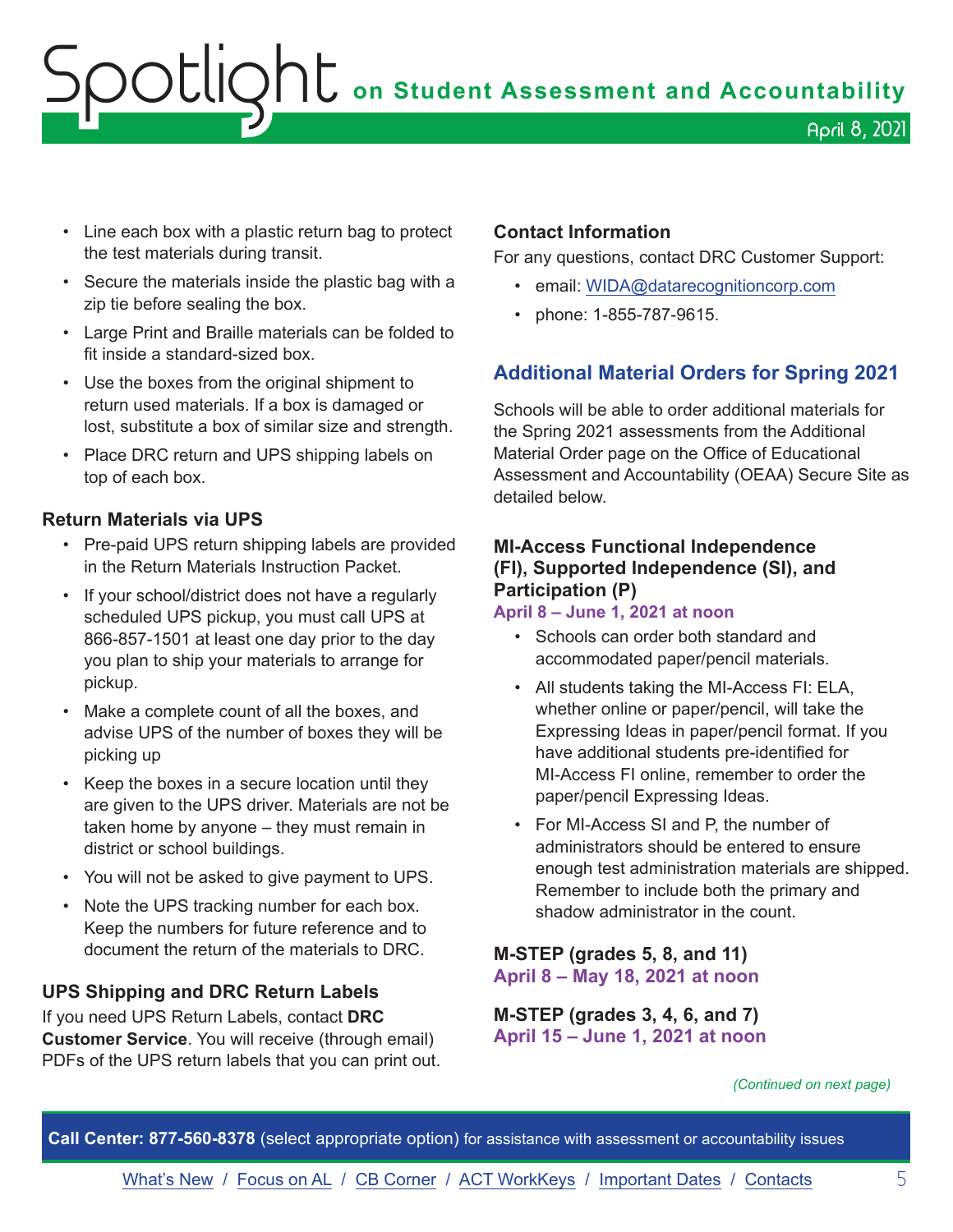<span id="page-5-0"></span>OCLIQht on Student Assessment and Accountability April 8, 2021

- Schools can order both standard and accommodated paper/pencil materials.
- If ordering ELA assessment materials, remember to order the listening CD or download a listening script if your school does not already have one or if more will be needed.
- When Braille or Enlarged Print Kits are ordered, the answer document and standard test booklet are included.
	- » Contracted and uncontracted braille are available for ordering; make sure to know which version the student needs before ordering.
	- » When ordering Braille or Enlarged Print Kits, make sure the student testing is marked as "paper/pencil", so the students will come up in the "Select Students" list, allowing you to order the materials.
- Answer documents are not automatically included when test booklets are ordered (unless as part of an accommodated kit). Be sure to order one answer document for each test booklet as needed.
- Glossary Reference Sheets in many different languages are available from the Additional Material Orders page for you to download and print.
- When your initial materials arrive, be sure to check for the FedEx Airbill, Scorable Return Label, and Special Handling Envelope you will use to return paper/pencil materials. Do not wait to check this until it is time to return the testing materials. Return materials can be ordered during the additional material orders window if needed.
- If you are testing all students online, you do not have to order paper/pencil materials.

Directions for the Additional Material Orders page for the OEAA Secure Site can be found on the [Secure Site Training web page](http://www.michigan.gov/oeaa-secure) (www.michigan.gov/ securesitetraining).

#### **OEAA Secure Site Help**

Several one-hour virtual online office hours sessions have been set up for questions and support for the OEAA Secure Site. This will be an opportunity for you to ask questions and receive support for the Secure Site. You can join using Microsoft Teams and the information below:

#### **Microsoft Teams Meeting**

#### **Join on your computer or mobile app**

- [Join the meeting](https://teams.microsoft.com/l/meetup-join/19%3ameeting_MzAyYzkwNTctMGU0ZC00Y2ZmLWFjNTEtZTRhYTQzN2UyMGM5%40thread.v2/0?context=%7b%22Tid%22%3a%22d5fb7087-3777-42ad-966a-892ef47225d1%22%2c%22Oid%22%3a%226100384c-b357-44a8-8e52-653af03855b7%22%7d)
- Or call in (audio only): 1-248-509-0316 Phone Conference ID: 27143456#

You are free to drop in and stay the full hour or ask your question and drop out. The current schedule is:

- Tuesday, April  $13 \quad 3 4$  p.m.
- Tuesday, April 20  $3 4$  p.m.
- Tuesday, May  $4 \times 3 4$  p.m.
- Tuesday, May 11  $3 4$  p.m.

#### **FAME Project Accepting New Coach Applications for 2021-22**

The Formative Assessment for Michigan Educators (FAME) project is entering its 14th year and is seeking interested educators who would like to lead a local learning team of teachers to explore, implement, and reflect on the formative assessment process in their classrooms. FAME coaches are not expected to be the

#### *(Continued on next page)*

**Call Center: 877-560-8378** (select appropriate option) for assistance with assessment or accountability issues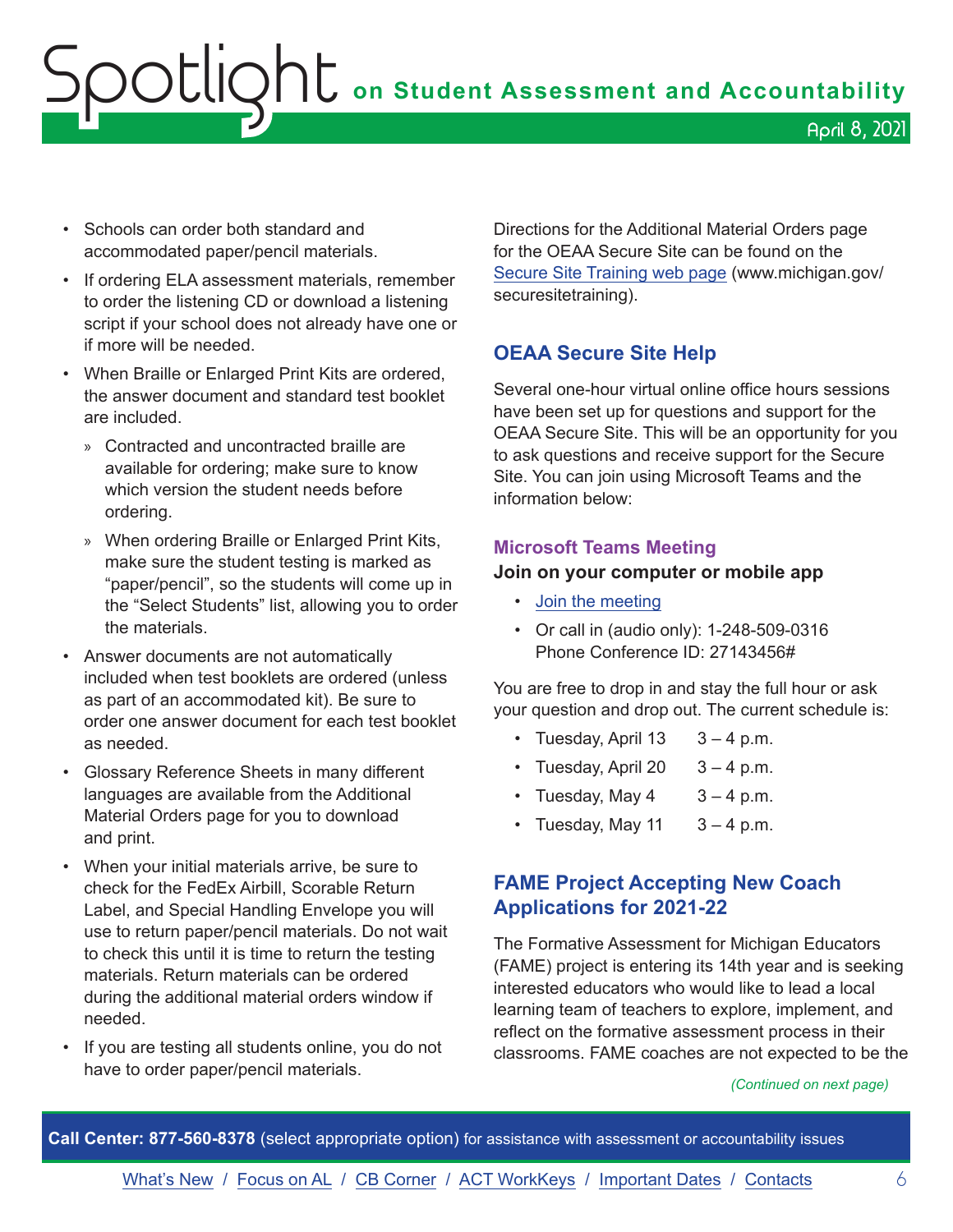## <span id="page-6-0"></span> ${\sf SOL}$   $\bullet$  on Student Assessment and Accountability April 8, 2021

local expert on the formative assessment process rather FAME coaches are learners along with their learning team.

More information of the FAME project and access to the online 2021-22 New FAME Coach [application](https://www.surveymonkey.com/r/FAMEnewcoach)  (https://www.surveymonkey.com/r/FAMEnewcoach) is available on the MDE [Formative Assessment Process](http://www.michigan.gov/formativeassessment)  [page](http://www.michigan.gov/formativeassessment) (www.michigan.gov/formativeassessment) or the [FAME public page](http://www.FAMEMichigan.org) (www.famemichigan.org).

The deadline to apply is **Friday, May 7, 2021**. If you have any questions, contact Kimberly Young, MDE/ OEAA at [youngk1@michigan.gov](mailto:youngk1%40michigan.gov?subject=) or 517-712-8442.

#### **NEW Assessment Literacy Web Page**

The Michigan Department of Education (MDE) now has a web page devoted specifically to helping educators and the public learn more about how educational assessment works.

The new [Assessment Literacy page](http://www.michigan.gov/mde-assessmentliteracy) (www.michigan. gov/mde-assessmentliteracy) describes Michigan's Assessment Literacy Standards and offers convenient links to a library of informational articles about assessment basics that have appeared in past Spotlight newsletters.

Two types of articles are archived on the Assessment Literacy page:

**• Focus on Assessment Literacy** articles highlight important areas of assessment literacy for educators on assessment topics such as the purposes for using different types of assessment (formative, interim, summative). They also describe important assessment concepts such as validity, reliability, fairness, and score reporting. Developed in collaboration with the Michigan Assessment Consortium (MAC), the articles offer

educators introductory information on a single topic, along with additional resources to share with colleagues or use to deepen their learning.

**• Bright Ideas** columns launched in 2020 to highlight strategies for putting assessment literate practice to work, whether educators were working remotely, in a hybrid format, or in person. Bright Ideas columns support teachers and other educators in their use of effective assessment practices to advance student learning.

The [Assessment Literacy web page](http://www.michigan.gov/mde-assessmentliteracy) (www.michigan. gov/mde-assessmentliteracy) can be accessed easily through the [Student Assessment](http://www.michigan.gov/oeaa) (www.michigan.gov/ oeaa) drop-down navigation menu.



**Call Center: 877-560-8378** (select appropriate option) for assistance with assessment or accountability issues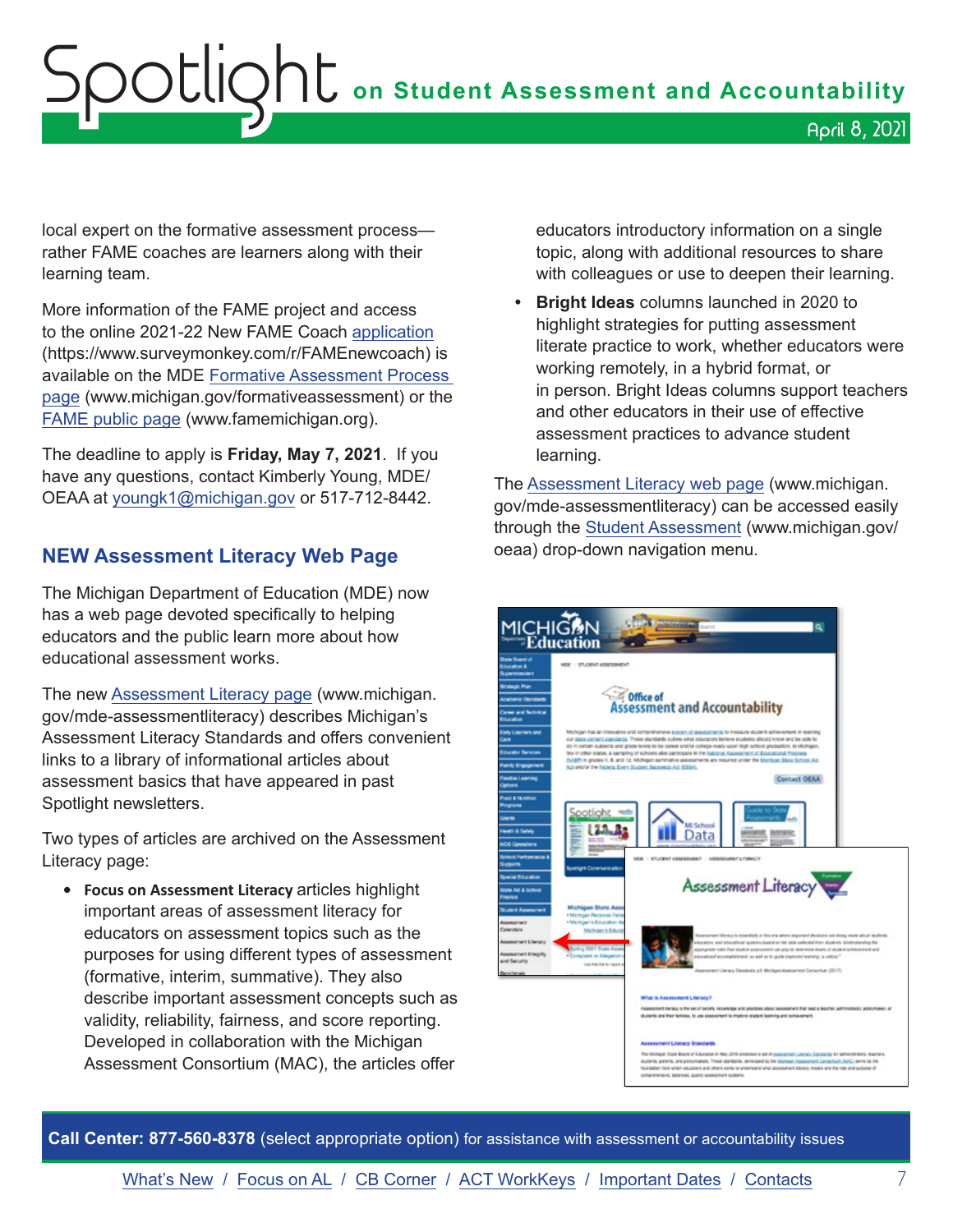April 8, 2021

Interim

**Summative** 

**Formative** 

#### <span id="page-7-0"></span>**How Do Students with Disabilities Participate In State and District-wide Assessments?**

Under the Individual Students with Disabilities Act, students with disabilities who have an Individualized Education Program (IEP) or a Section 504 Plan must participate in district or statewide assessments that are based on either general Michigan academic content standards or the alternate Michigan content expectations. Assessing students with disabilities provides schools and districts with useful information that can inform practical decisions.

One challenge in assessing students with disabilities is deciding which assessment should be administered, and then how the student should be assessed, so the student can validly and reliably demonstrate what they know and are able to do in relation to either the general content standards or alternate content expectations. As with all assessment decisions, the purpose of the assessment and a consideration of how the data will be used must guide the selection of the assessment.

Students with disabilities can and do participate in many different statewide general summative assessments, such as the M-STEP. However, if a student's disability is severe enough that their IEP team determines the general assessment is not appropriate, even with accommodations, the student becomes eligible for the MI-Access alternate assessment. This is a group of tests that allows students who have, or function as if they have, significant cognitive disabilities to participate in statewide assessments.

Program (IEP) or a Section 504 Filam must participel in district or statewide assessments on<br>each on either general Mchigan academic content standards or the alternate Michigan<br>mediators. Assessing students with disabiliti To make general content area assessments more accessible, teachers may be able to allow a student to use a wide variety of universal tools (such as on-screen highlighters or magnifiers, or a small-group administration), designated supports (including braille, large-print test materials, extended time), and accommodations (for example, calculators or scribed responses). The accommodations or supports should mirror what the student uses during classroom instruction, so the student's performance is not impacted by an unfamiliar tool. For some statewide assessments, advance approval of accommodations is required.

The goal of assessing students with disabilities through district and statewide assessments (with appropriate supports) is to give each student the greatest possible opportunity to demonstrate their learning in the most accessible manner possible, and to move them closer to being college- and career-ready.

*(Continued on next page)*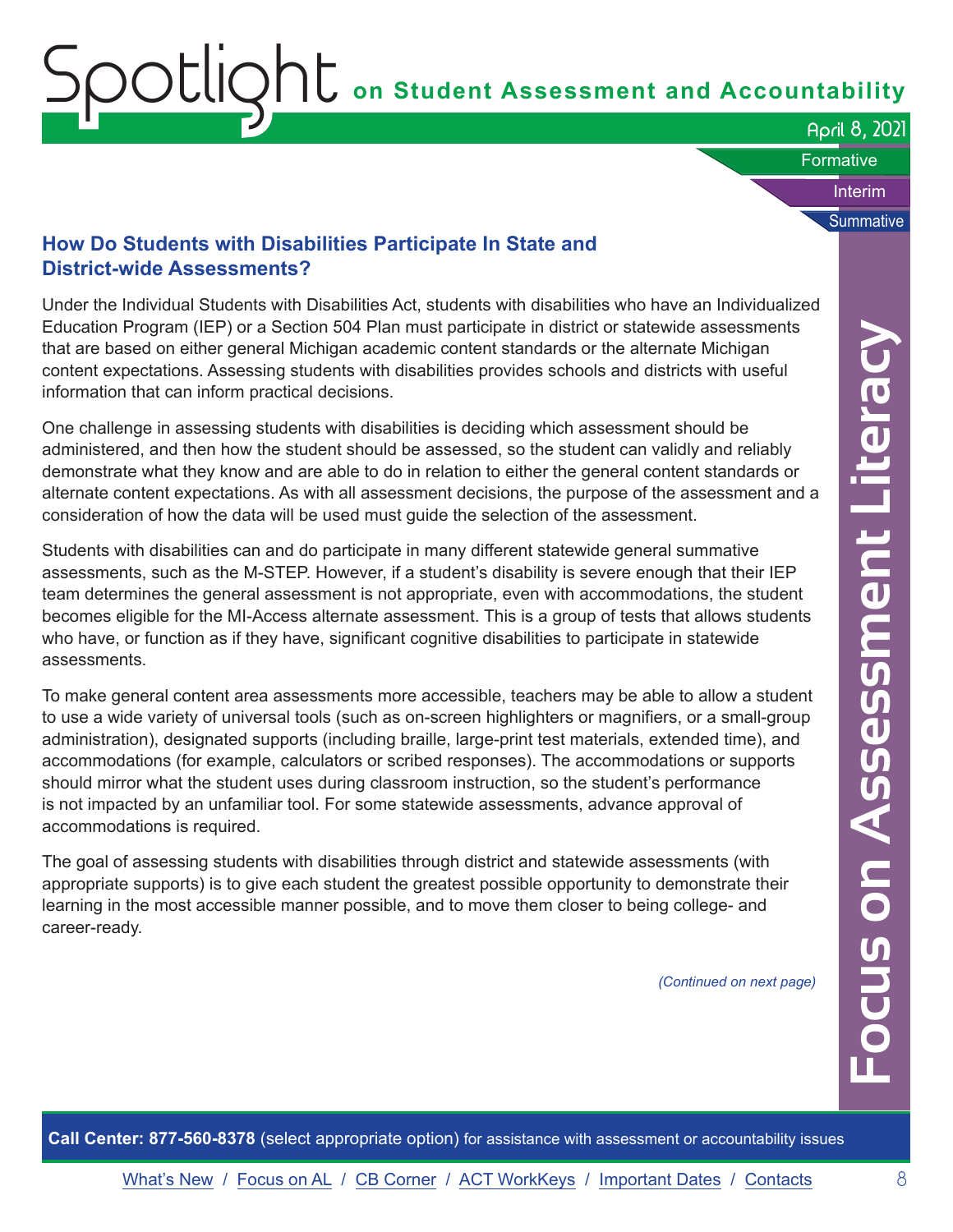April 8, 2021

#### **Resources**

[How do students with disabilities participate](https://www.michiganassessmentconsortium.org/wp-content/uploads/LP-STUDENTS-WITH-DISABILITIES-PARTICIPATION.pdf)  [in state and district assessments?](https://www.michiganassessmentconsortium.org/wp-content/uploads/LP-STUDENTS-WITH-DISABILITIES-PARTICIPATION.pdf) – Learning Point, Assessment Learning Network. Michigan Assessment Consortium

[IDEA Topics Areas – State and District-Wide](https://sites.ed.gov/idea/topic-areas/#Assessment-State-District-wide)  [Assessment](https://sites.ed.gov/idea/topic-areas/#Assessment-State-District-wide) – U.S. Department of Education

#### [MDE Supports and Accommodations](https://www.michigan.gov/documents/mde/Michigan_Accommodations_Manual.final_480016_7.pdf)

[Guidance Document](https://www.michigan.gov/documents/mde/Michigan_Accommodations_Manual.final_480016_7.pdf) – contains Supports and Accommodations tables for most of Michigan statewide assessments – Michigan Department of **Education** 

#### **Put Into Practice**

1. The article "How do students with disabilities participate in state and district assessments?" suggests how teachers can extend the general content standards for students with disabilities, so that they can access more challenging content.

Review the suggestions and then reflect on ways that you may have extended, or assisted general content area teachers to extend, the content standards for your own students with disabilities.

2. Seek out your school or district Special Education Coordinator/Director to learn more about the Universal Tools, Designated Supports, and Accommodations available for students in the district during instruction and assessment.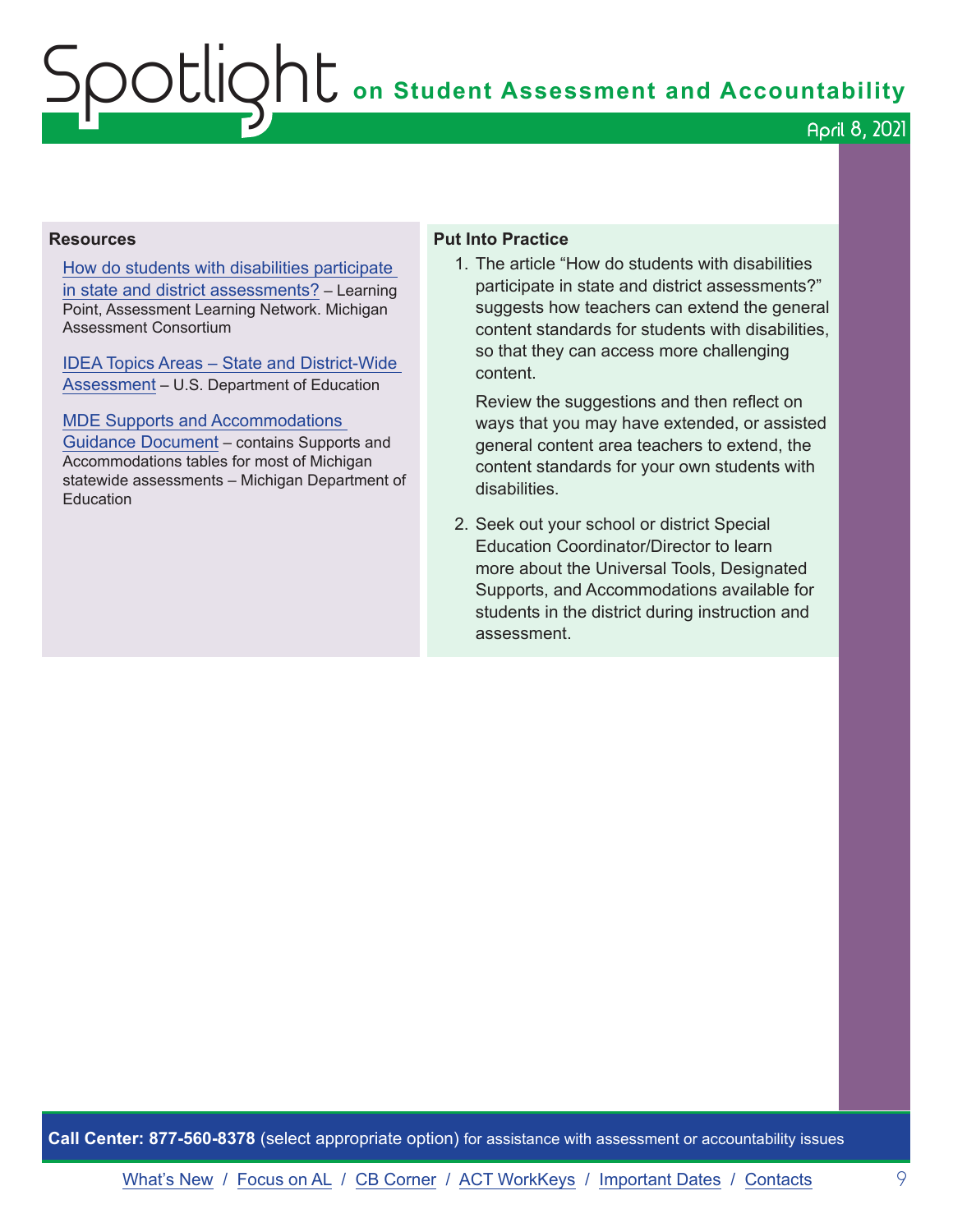April 8, 2021

### **CB** College Board Corner

<span id="page-9-0"></span>*Information on SAT*®*, PSAT*™ *8/9, and PSAT*™*10 provided by the College Board*

#### **Questions about Spring SAT, PSAT 8/9, or PSAT 10?**

- Call the Michigan Educator Hotline: 866-870-3127 (select Option 1)
- Email: [michiganadministratorsupport@](mailto:michiganadministratorsupport%40collegeboard.org?subject=) [collegeboard.org](mailto:michiganadministratorsupport%40collegeboard.org?subject=)

### **WHAT'S NEW**

#### **Using Makeup Dates as Primary Administrations**

Schools that will not be in session the week of April 12 due to COVID 19-related closures must follow these directions for test materials:

- 1. Hold all Pre-ID labels, answer sheets, manuals, and forms for use on the makeup date(s).
- 2. Return all purple SAT test books sent for April 13. These books cannot be used on any other dates. Order makeup materials for April 27 (see Makeup Surveys section).
- 3. Blue or lime SAT test books can be used throughout the April 13-26 SAT accommodated testing window. If you will not be able to test in this window, use the makeup survey to request blue or lime SAT test books for the makeup accommodated testing window of April 27-29.
- 4. Hold any PSAT 8/9 for Grade 8, PSAT 8/9 for Grade 9, or PSAT 10 test books being used by any student testing with any accommodation for use in the April 13 – May 7 PSAT-related accommodated testing window.

5. Return any PSAT 8/9 for Grade 8, PSAT 8/9 for Grade 9, or PSAT 10 test books being used by students without accommodations. Order makeup materials for the April 27 – May 7 makeup testing window.

#### **Makeup Surveys**

Coordinators will receive an email on April 12 with directions and links to a survey they will fill out to order makeup materials for testing starting April 27. If the email is not received, the following links to each survey can be used. Follow the prompts within the survey to determine what materials to request.

- [SAT with Essay](https://www.surveyresearchonline.com/se/7321E7ED57630E2F)
- [PSAT 10](https://www.surveyresearchonline.com/se/7321E7ED5B40B2AF)
- [PSAT Grade 9](https://www.surveyresearchonline.com/se/7321E7ED33A7FD61)
- [PSAT Grade 8](https://www.surveyresearchonline.com/se/7321E7ED5492E3E6)

Surveys must be completed by **11:59 p.m. ET on April 15, 2021**. You are asked to respond to the survey whether you need materials or not, so responses can be accurately tracked. If you have not finished PSAT-related testing by April 15, estimate how many makeup materials you will need. Another email link will be sent the week of April 26 to request materials for the May 18 SAT contingency test date.

#### **Update on SAT Contingency Test Date – May 18**

Students unable to test on April 13 or April 27 due to a COVID 19-related event may test on the contingency test date of May 18. Test coordinators will receive an

*(Continued on next page)*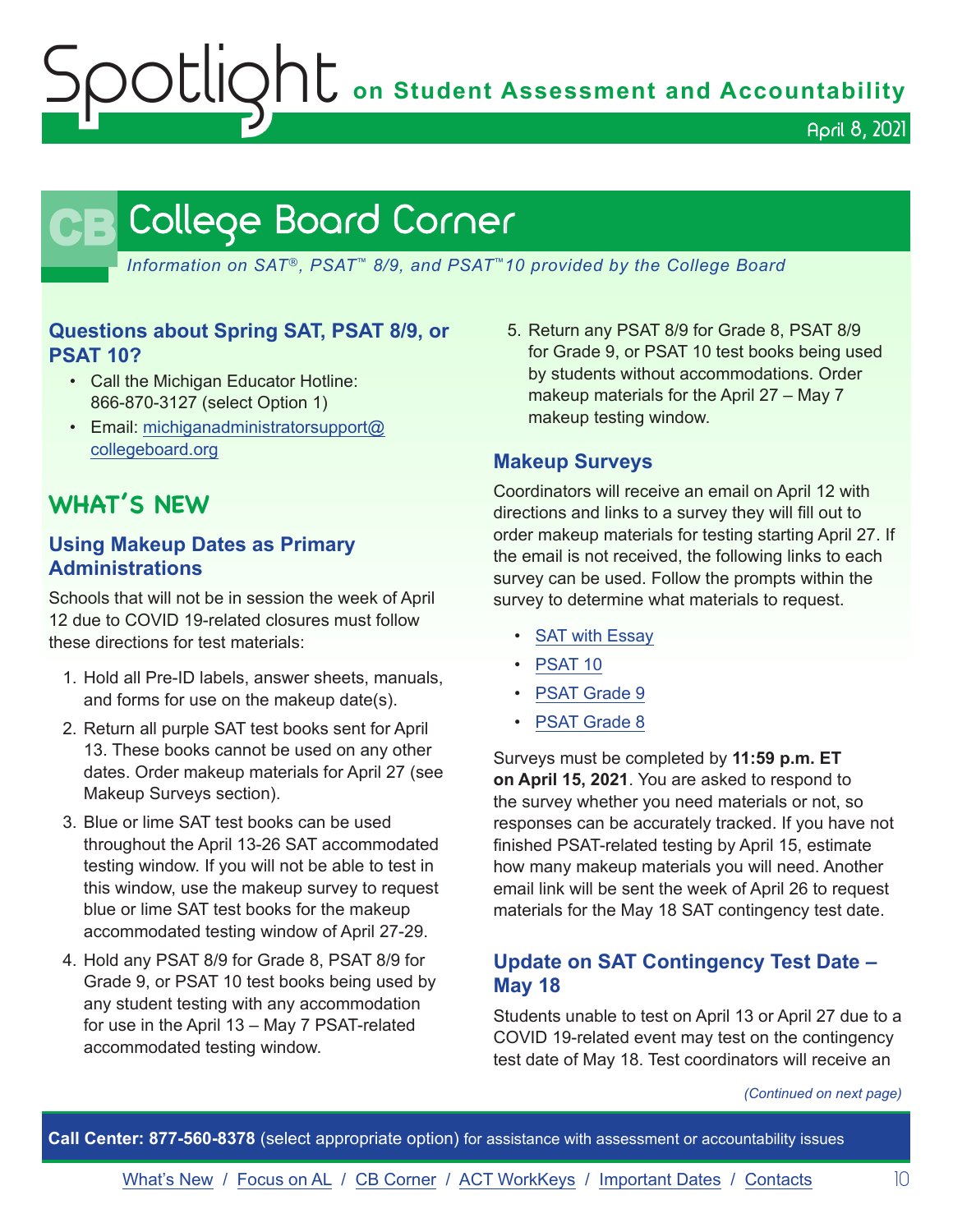**CB** 

email the week of April 26 to request materials for the May 18 contingency test date for impacted students.

#### **SAT Test Books for Pre-Recorded Audio (MP3)**

Students approved to test with pre-recorded audio for SAT with Essay will use a blue test book that says, "Regular Type Print" on the cover. The cover will not say "For MP3 Audio", as the SAT Accommodated Testing Manual indicates.

### **REMINDERS**

Schools testing both grade 8 and grade 9 are to keep the test books for each grade separate. Grade 8 test books for the primary testing window and accommodated testing window have a circle icon on the cover; test books for grade 9 have a star icon on the cover.



Students in grades 8 and 9 cannot test together; also, they must use the correct test book or their scores may be invalidated.

#### **PSAT-Related Alternate Test Formats**

Students taking the PSAT 10 or PSAT 8/9 with College Board-approved accommodations – specifically pre-recorded audio (MP3), a human reader, braille, or the assistive technology compatible (ATC) format – must be provided a test book with the subtitle "For use with MP3, Reader, Braille, or ATC" printed on it. These are red or orange test books.

Booklets for students taking the PSAT 10 or PSAT 8/9 with state-allowed accommodations—pre-recorded audio (MP3), human reader, braille, or assistive technology compatible (ATC) format—do not have this subtitle on the cover. These students will use a green test book.

#### **Do Not Forget to Complete Coordinator Training**

**A reminder:** All test coordinators for the SAT with Essay, PSAT 10, and PSAT 8/9 are required to complete training every spring. The online training can be accessed directly through the [College Board](http://www.collegeboard.org/ptat)  [website](http://www.collegeboard.org/ptat) (www.collegeboard.org/ptat). Coordinators are required to complete training each spring, even if they completed it in prior years or in Fall 2020. There is one Michigan training for all coordinators. Review the [February 25 edition](https://www.michigan.gov/documents/mde/Spotlight_2-25-21_717569_7.pdf) of Spotlight for more information on this training.

#### **Pre-ID Labels**

Students who were not pre-identified for testing by the February 17 deadline must be pre-identified in the OEAA Secure Site, and labels for their tests must be printed locally prior to testing. Refer to the [Secure Site Training web page](http://www.michigan.gov/securesitetraining) (www.michigan.gov/ securesitetraining) for information on how to Pre-ID students and to print labels. All paper/pencil answer documents must be returned with a student barcode label that was either provided by College Board or printed from the OEAA Secure Site. If an answer document is returned without a student barcode label, the test may not be scored, or may be attributed to the incorrect student/school.

**Call Center: 877-560-8378** (select appropriate option) for assistance with assessment or accountability issues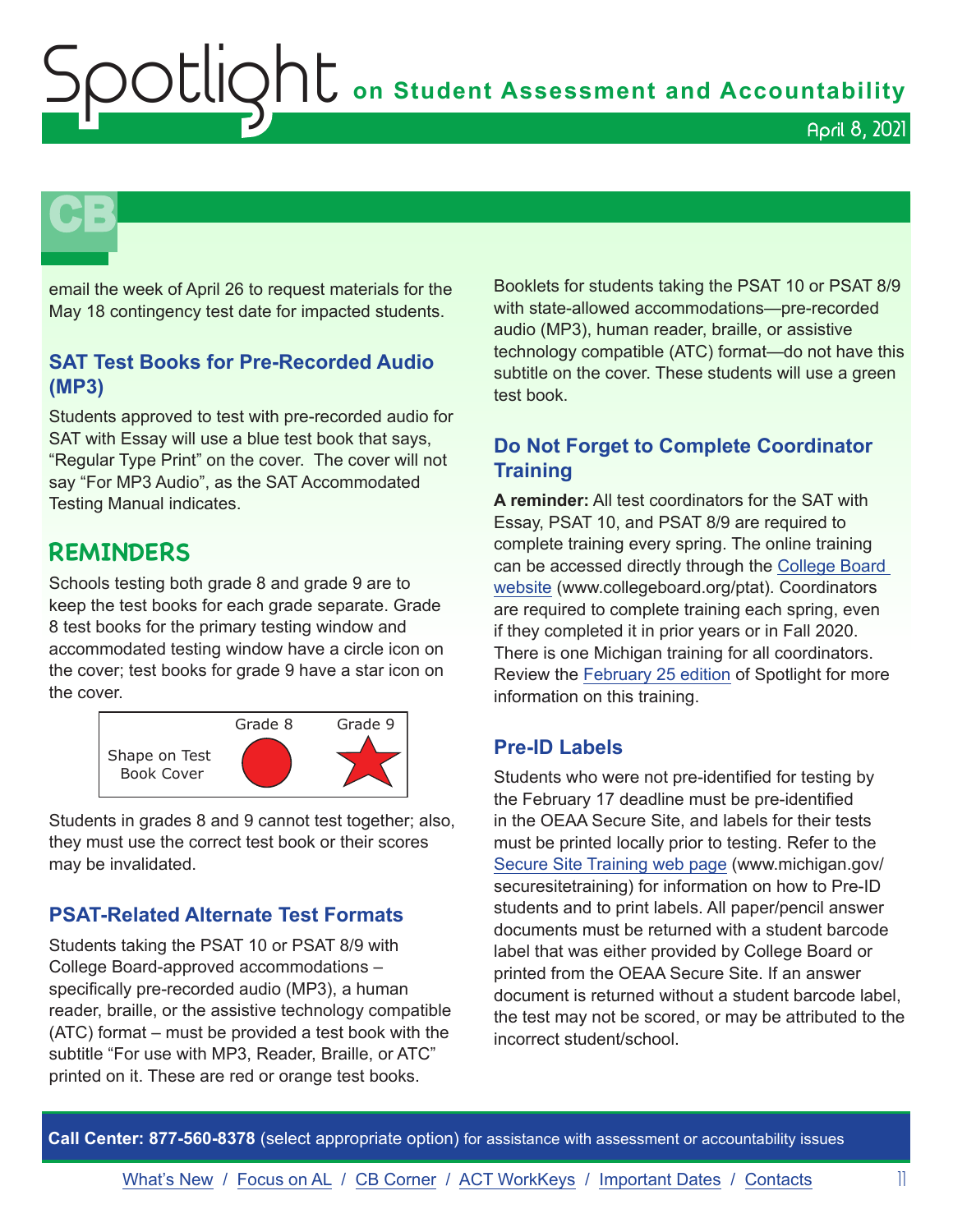OUIQhL on Student Assessment and Accountability

April 8, 2021

<span id="page-11-0"></span>

### **What's New**

After the initial testing on **April 14, 2021** is complete, you will need to prepare for makeup testing (Test Window 2).

#### **Student Eligibility for Makeup Testing (Test Window 2)**

Use the Makeup Testing policies detailed on pages 6 and 7 of the [ACT Test Coordinator Information](https://www.act.org/content/dam/act/secured/documents/pdfs/state-district-test-coordinator-paper-test.pdf)  [Manual](https://www.act.org/content/dam/act/secured/documents/pdfs/state-district-test-coordinator-paper-test.pdf) to determine if students are eligible to participate. This manual is posted on the [ACT](http://www.act.org/stateanddistrict/michigan)  [state testing website](http://www.act.org/stateanddistrict/michigan) (www.act.org/stateanddistrict/ michigan) on the **WorkKeys on Paper** page in the **Preparation** and/or **Administration** stages.

#### **Order Test Materials for Makeup Testing**

Order standard time and accommodations test materials using the [OEAA Secure Site](http://www.michigan.gov/oeaa-secure) (www. michigan.gov/oeaa-secure) on April 14 and April 15. The ordering window closes **April 15 at 5 p.m. ET** orders will not be accepted after this deadline.

Instructions can be found on the [Secure Site Training](http://www.michigan.gov/securesitetraining)  [web page](http://www.michigan.gov/securesitetraining) (www.michigan.gov/securesitetraining) under the **Material Ordering** section.

#### **Materials Shipped for Makeup Testing**

Retain the administration manuals and unused answer documents from initial test date for use during makeup testing.

In addition to the standard time test booklets and/ or accommodations forms that are ordered, ACT will automatically ship the following materials:

- an answer document for each test booklet or accommodations form ordered
	- » If you need more, submit a materials order
- additional standard time and/or accommodations Test Administration Forms folders
- a new site header
- additional standard time and/or accommodations processing envelopes
- new return polymailers and FedEx labels

**Important:** The test forms used for initial testing and makeup testing are different. Students testing with the initial test forms during makeup testing will **not** receive scores. Refer to the flyer in each box of secure test materials for the valid testing dates of the enclosed forms.

#### **Answer Document Preparation**

All answer documents must have a barcode label. ACT will not ship new barcode labels. They must be printed locally through the [OEAA Secure Site](http://www.michigan.gov/oeaa-secure) (www. michigan.gov/oeaa-secure). Directions can be found on the [Secure Site Training web page](http://www.michigan.gov/securesitetraining) (www.michigan. gov/securesitetraining) under the **Pre-Identification of Students** section. You may use either the blank sheet of yellow labels included in the initial test materials shipment or you may use a white label purchased elsewhere.

*(Continued on next page)*

**Call Center: 877-560-8378** (select appropriate option) for assistance with assessment or accountability issues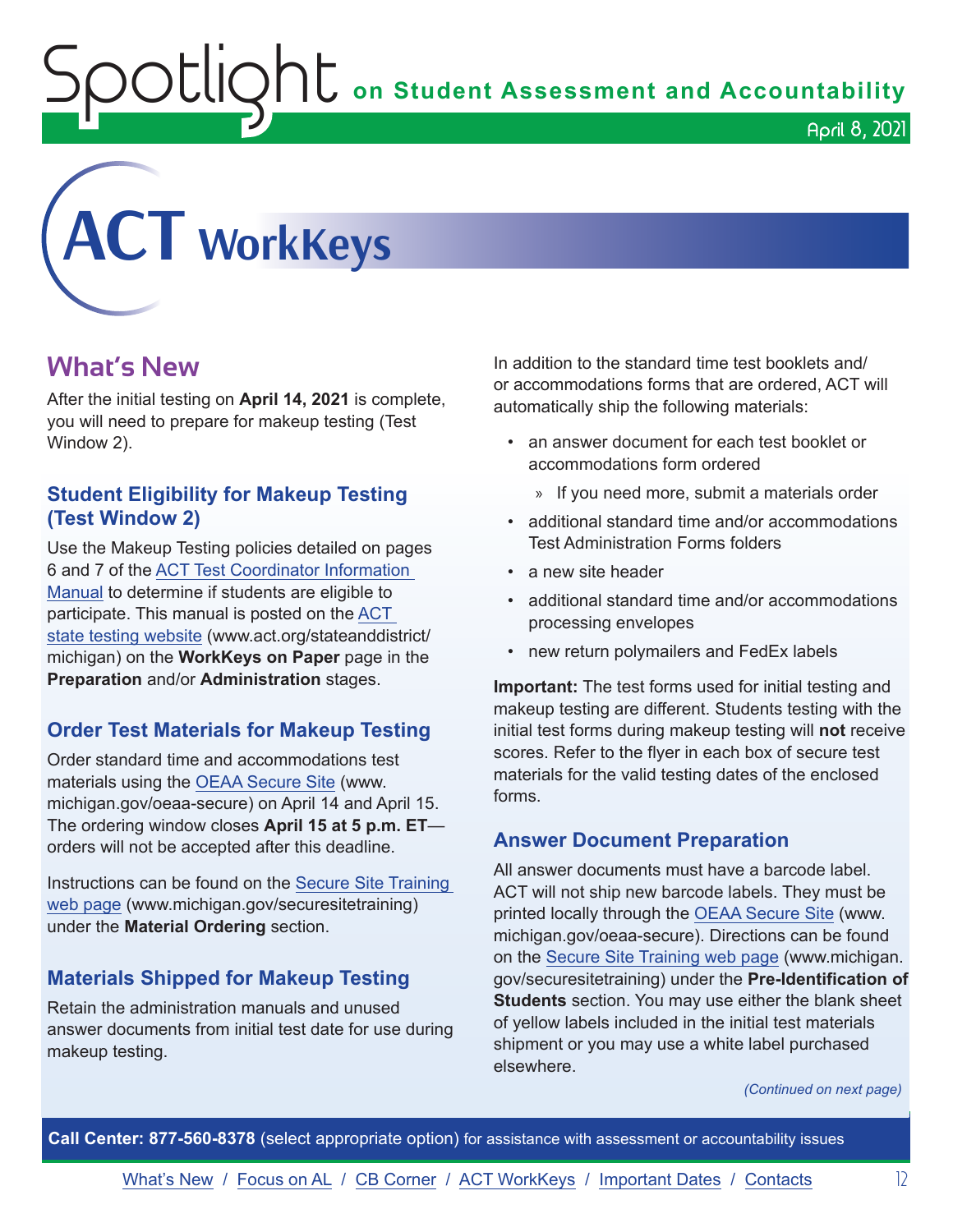## $\mathop{\rm O}\nolimits$   $\mathop{\rm Cl}\nolimits$   $\mathop{\rm O}\nolimits$   $\mathop{\rm Cl}\nolimits$  on Student Assessment and Accountability



Barcode labels must be applied to the answer documents prior to students completing the demographic sections. Refer to the [March 4, 2021](https://www.michigan.gov/documents/mde/Spotlight_3-4-21_718250_7.pdf)  [Spotlight](https://www.michigan.gov/documents/mde/Spotlight_3-4-21_718250_7.pdf) (www.michigan.gov/mde-spotlight) for additional information about preparing the answer documents.

If a standard time student was absent or arrived too late to begin testing on April 14, 2021, you may reuse the original answer document for makeup testing.

If a student began testing on April 14, 2021 but did not finish, you may **not** use the original answer document for makeup testing. Use a new answer document and:

- print a student barcode label locally and apply it to the new answer document
- supervise the student(s) while they transfer all demographics and non-test responses to the new answer document; test item responses may not be transferred
- write "VOID" on page one of the original answer document, attach it to an Irregularity Report, and return it with the test materials in the processing envelope

#### **Makeup (Test Window 2) Test Administration**

The standard time test date is **Wednesday, April 28, 2021**. Contact OEAA or ACT immediately if you cannot test your standard time makeup students on this day due to a school wide emergency or closure.

The accommodations makeup testing window is **April 28 – May 4, 2021**.

All makeup testing activities must follow the same policies and procedures detailed in the [ACT](http://www.act.org/content/dam/act/secured/documents/pdfs/WK-Admin-SD-Std-Time-Paper-Secured.pdf)  [WorkKeys Administration - Standard Time Paper](http://www.act.org/content/dam/act/secured/documents/pdfs/WK-Admin-SD-Std-Time-Paper-Secured.pdf) and the [ACT WorkKeys Administration Manual for](http://www.act.org/content/dam/act/secured/documents/pdfs/WK-Admin-SD-Accoms-Secured.pdf)  [Accommodations and English Learner Supports](http://www.act.org/content/dam/act/secured/documents/pdfs/WK-Admin-SD-Accoms-Secured.pdf) manuals. Both manuals are posted on the [ACT](http://www.act.org/stateanddistrict/michigan)[hosted website](http://www.act.org/stateanddistrict/michigan) (www.act.org/stateanddistrict/ michigan) on the **WorkKeys on Paper** page in the **Administration** stage.

#### **Returning Makeup Materials to ACT**

The process for returning makeup materials is the same as with the initial testing materials. Refer to the [March 25, 2021 Spotlight](https://www.michigan.gov/documents/mde/Spotlight_3-25-21_720510_7.pdf) (www.michigan.gov/mdespotlight) for additional information about post-testing activities such as collecting, packing, and returning materials.

If you still have secure materials from the initial test, return them with your makeup materials.

FedEx is scheduled to pick up the Test Window 2 standard time test materials on **April 29, 2021** and the accommodations test materials on **May 5, 2021**. Ensure your materials are ready for pickup by 8 a.m. on both of these days.

If your materials are not picked up within two business days after the scheduled pickup date, call ACT to arrange a new pickup.

*(Continued on next page)*

**Call Center: 877-560-8378** (select appropriate option) for assistance with assessment or accountability issues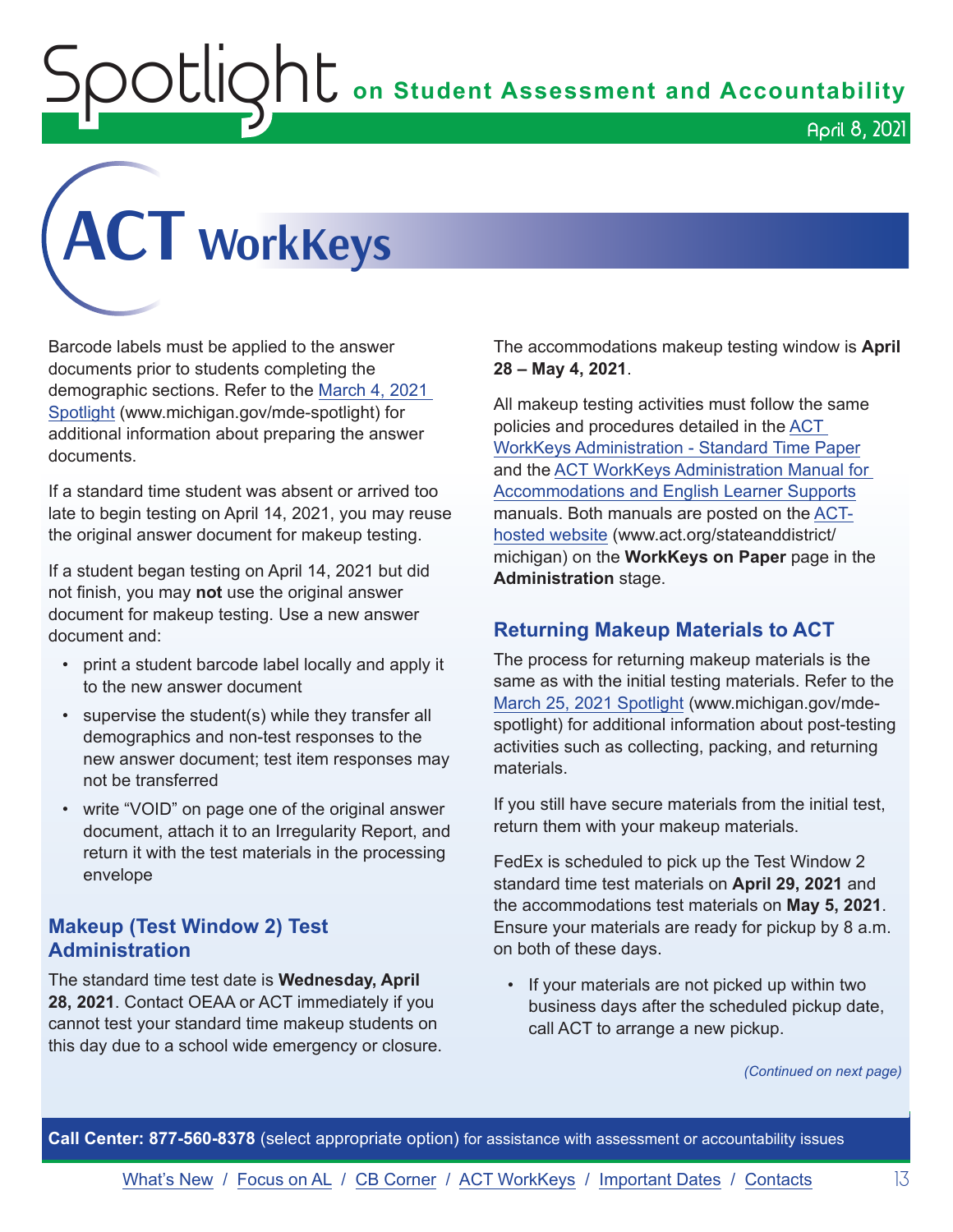## $\mathop{\rm O}\nolimits$   $\mathop{\rm Cl}\nolimits$   $\mathop{\rm O}\nolimits$   $\mathop{\rm Cl}\nolimits$  on Student Assessment and Accountability April 8, 2021



- Standard time materials must be received at ACT no later than **May 6, 2021**.
- Accommodations materials must be received at ACT no later than **May 13, 2021**.
- Late arriving answer documents will not be scored.

#### **Upcoming Events and Deadlines**

For all upcoming events and deadlines, be sure to reference the following documents:

- [ACT WorkKeys Schedule](https://content.act.org/michigan/r/YWy2bAxclTdZAcOxrrNErw/root) of Events posted on the **WorkKeys on Paper** page.
- [MME and High School PSAT List of Important](https://www.michigan.gov/mde/0,4615,7-140-22709_105605---,00.html)  [Dates](https://www.michigan.gov/mde/0,4615,7-140-22709_105605---,00.html) found on the [MME web page](http://www.michigan.gov/mme) (www. michigan.gov/mme) under **General Information**.

#### **Contacting ACT**

If you have questions:

- 1. contact ACT via the [Contact Us web page](http://www.act.org/aap/state/contact.html) (www.act.org/aap/state/contact.html)
- 2. call ACT at 800-553-6244 between 9:30 a.m. and 6:00 p.m. ET
	- » standard time: ext. 2800
	- » accommodations: ext. 1788
- 3. email accommodations questions to [ACTStateAccoms@act.org](mailto:ACTStateAccoms%40act.org?subject=)

**Call Center: 877-560-8378** (select appropriate option) for assistance with assessment or accountability issues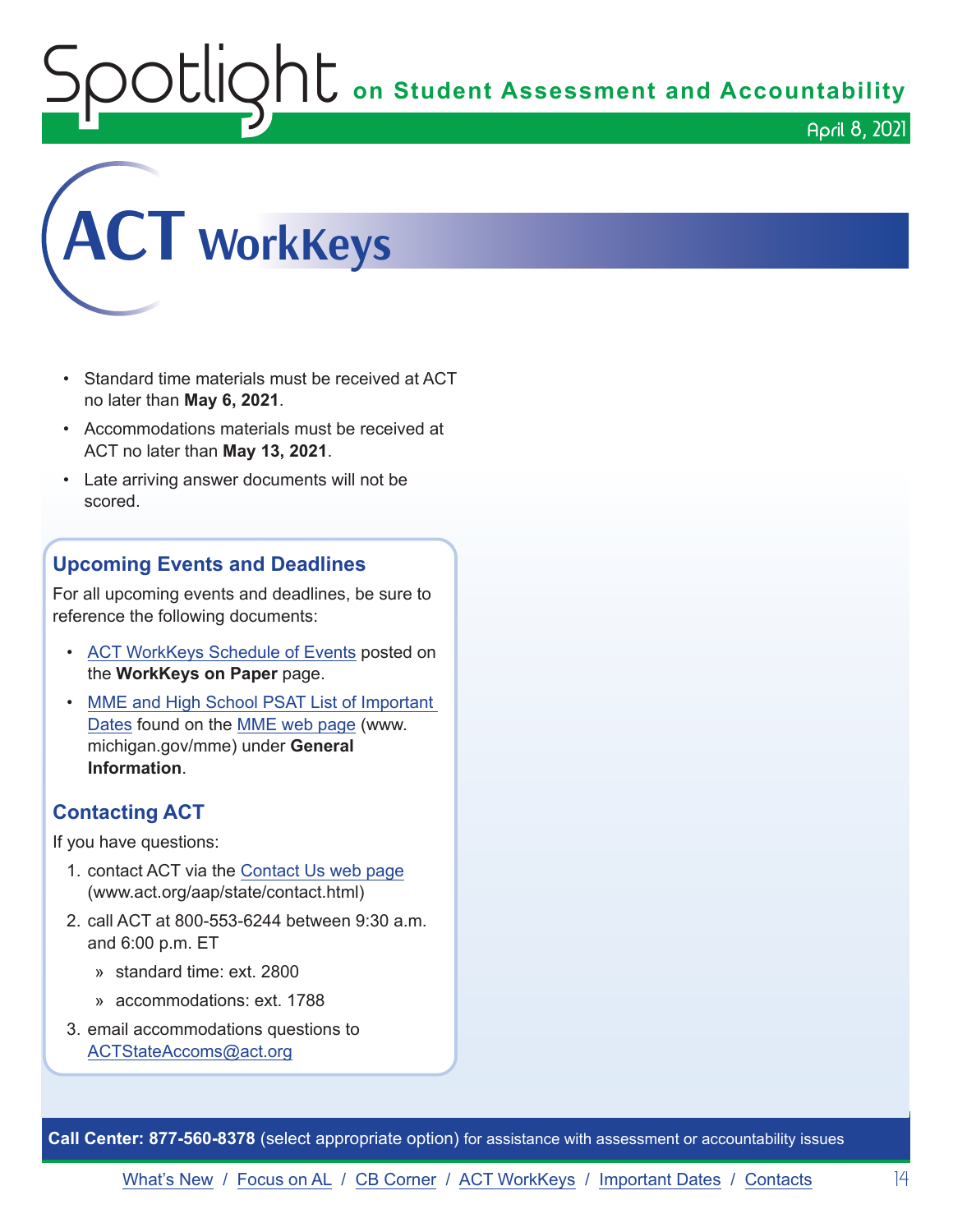## on Student Assessment and Accountability April 8, 2021

## <span id="page-14-0"></span>**Important Dates**

### **Approaching Deadlines!**

#### **Friday, April 9, 2021**

- **WIDA ACCESS and Alternate ACCESS for ELLs** Off-site Test Administration Request window in OEAA Secure Site **CLOSES**
- **WIDA ACCESS for ELLs** Pre-identification of students in OEAA Secure Site window **CLOSES**
- **WIDA ACCESS and Alternate ACCESS for ELLs** testing window **CLOSES**

### **Coming Next Week . . .**

#### **Monday, April 12, 2021**

• Required College Board Test Administration Online Training

#### **Tuesday April 13, 2021**

- **SAT with Essay** Primary Test Day
- **PSAT 8/9 for Grade 8** Primary Test Day

#### **Wednesday, April 14, 2021, 1-2 p.m.**

• Michigan School Accountability Spring 2021 Updates and Questions [Teams](https://teams.microsoft.com/l/meetup-join/19%3ameeting_NTMwYzUyZGQtYzY4ZC00N2M2LThkNWUtMzI1MGUwYzQyZjcw%40thread.v2/0?context=%7b%22Tid%22%3a%22d5fb7087-3777-42ad-966a-892ef47225d1%22%2c%22Oid%22%3a%22ca6951cb-3f0c-46c4-b45e-0209c7a4a4f2%22%7d) Live Event

#### **Wednesday, April 14, 2021**

• Administer **ACT Workkeys** Standard Time tests

#### **Thursday, April 15, 2021**

• Return **ACT WorkKeys** initial standard time test materials

#### **April 13-16, 2021**

- **PSAT 8/9 for Grade 8** Primary Test Window (for absentees on April 13)
- **PSAT 8/9 for Grade 9** and **PSAT 10** Primary Testing Window

#### **April 14 – 15, 2021:**

Wed

• Order **ACT Workkeys** test materials for makeup testing (Test Window 2)

l nu

5

12

FN.

6

13

### **April 2021**

### **Early Literacy and Mathematics**

#### **Now – June 29, 2021**

• **Early Literacy and Mathematics Benchmark Assessments (K-2)** Pre-identification of students in OEAA Secure Site window

#### **April 12 – June 30, 2021**

• **Early Literacy and Mathematics Benchmark Assessments (K-2)** Online testing window

#### **WIDA**

#### **April 30, 2021**

• **WIDA ACCESS for ELLs and Alternate ACCESS for ELLs** material return shipment date

#### **M-STEP**

#### **Now – May 18, 2021**

• **M-STEP** Additional Material Order window for grades 5, 8, and 11

#### **April 12 – May 21, 2021**

• Online assessment window for **M-STEP** grades 5, 8, and 11

#### **April 13 – May 21, 2021**

• Paper/Pencil assessment window for **M-STEP** grade 5

#### **April 14 – May 21, 2021**

• Paper/Pencil assessment window for **M-STEP** grade 8 *(Continued on next page)*

**Call Center: 877-560-8378** (select appropriate option) for assistance with assessment or accountability issues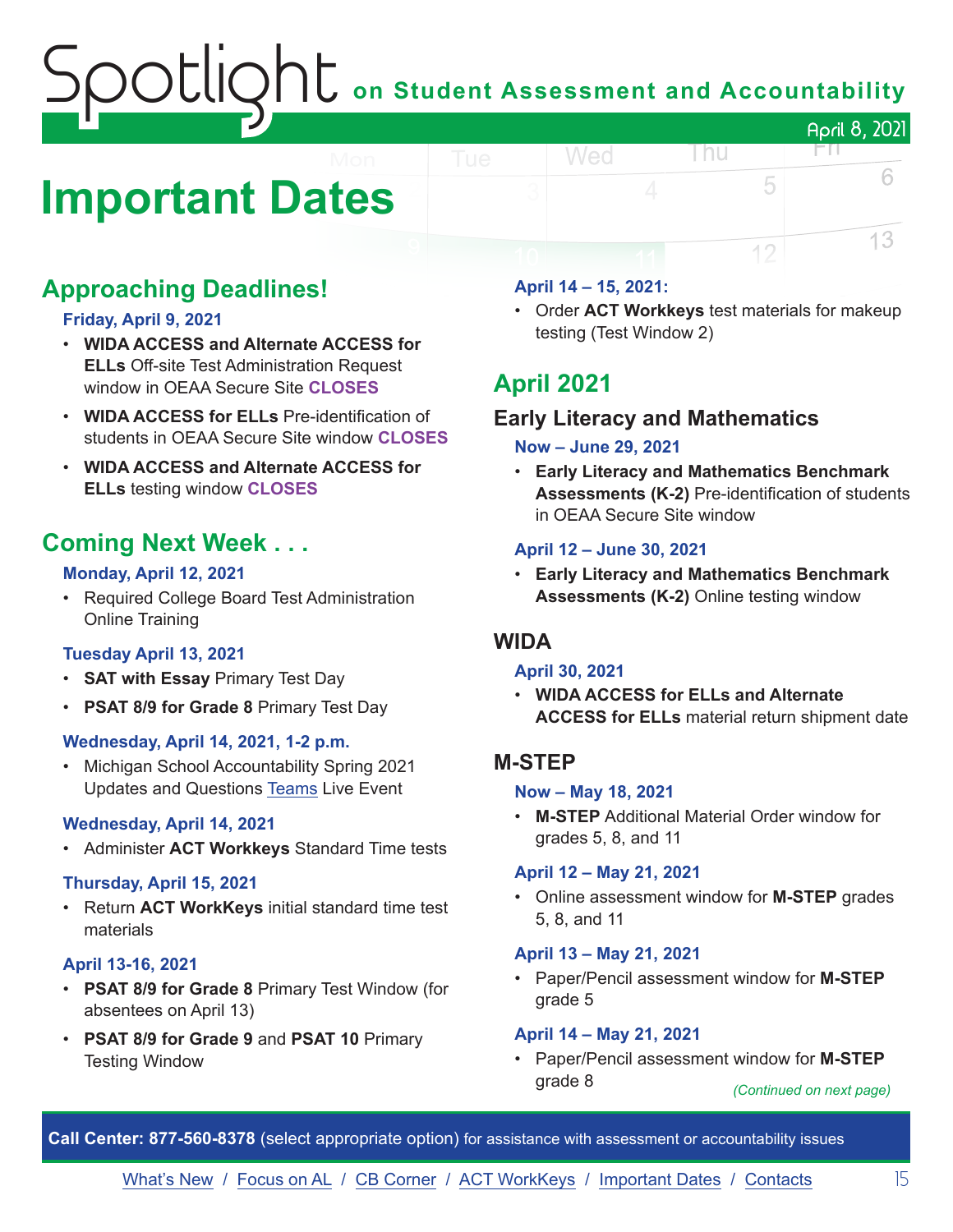## $\bigcap$  on Student Assessment and Accountability April 8, 2021

#### **April 15 – May 21, 2021**

• Paper/Pencil assessment window for **M-STEP** grade 11

#### **April 15 – June 1, 2021**

• **M-STEP** Additional Material Order window for grades 3, 4, 6, and 7

#### **April 26 – June 4, 2021**

• Online assessment window for **M-STEP** grades 3, 4, 6, and 7

#### **April 27 – June 4, 2021**

• Paper/Pencil assessment window for **M-STEP**  grades 3, 4, 6, and 7

#### **MI-Access**

#### **Now – June 1, 2021**

• **MI-Access** Additional Material Order window for all grades

#### **April 12 – June 4, 2021**

• **MI-Access** Online assessment window for all grades

#### **SAT and PSAT**

#### **April 13-26, 2021**

• **SAT with Essay** Accommodated Testing Window

#### **April 13 – May 7, 2021**

• **PSAT 8/9** and **PSAT 10** Accommodated Testing Window

#### **ACT WorkKeys**

#### **April 14-27, 2021:**

• Administer **ACT Workkeys** Accommodations tests

#### **April 19-27, 2021**

Wed

• Receive **ACT Workkeys** test materials for makeup testing

#### **April 27, 2021**

• Return **ACT WorkKeys** initial accommodations test materials

l nu

5

12

FN.

6

13

#### **April 28, 2021**

• Administer Makeup **ACT Workkeys** Standard Time tests

#### **April 29, 2021**

• Return **ACT WorkKeys** makeup standard time test materials

#### **April 28 – May 4, 2021**

• Administer **ACT Workkeys** Accommodations tests

### **May 2021**

#### **SAT and PSAT**

#### **May 18, 2021**

• **SAT with Essay** Contingency Test Day available for students not able to test on the Primary Test Day or Makeup Test Day due to a COVID 19-related event

#### **May 18-20, 2021**

• **SAT with Essay** Contingency Accommodated Testing Window available for students not able to test during the Accommodated Testing Window or Makeup Accommodated Testing Window due to a COVID 19-related event

#### *(Continued on next page)*

**Call Center: 877-560-8378** (select appropriate option) for assistance with assessment or accountability issues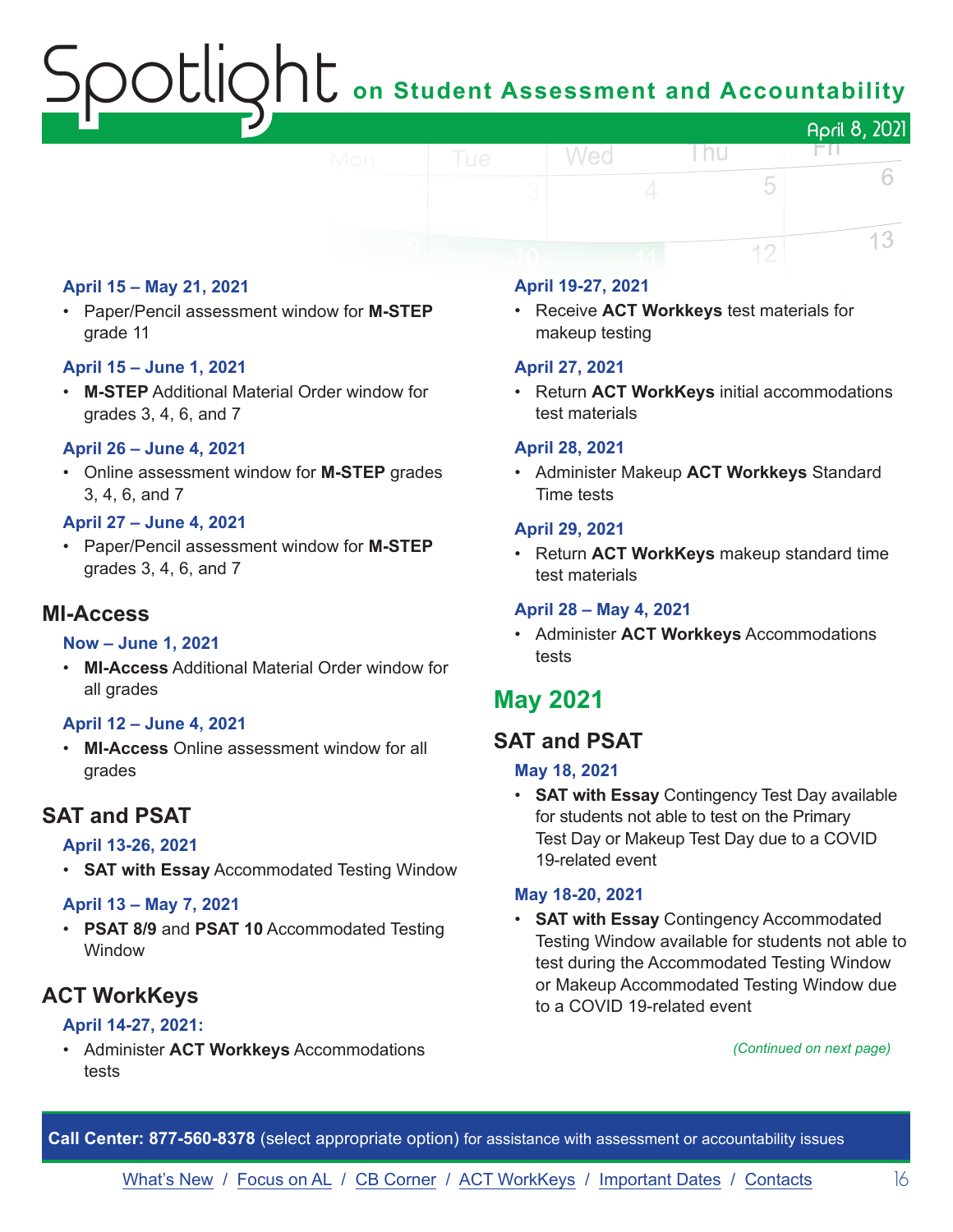## on Student Assessment and Accountability April 8, 2021

Thu

5

 $12$ 

Wed

FП.

6

13

### **ACT WorkKeys**

#### **May 5, 2021**

• Return **ACT WorkKeys** makeup accommodations test materials

#### **May 5, 2021**

• Contingency Makeup date for **ACT Workkeys** Standard Time tests for students unable to test on the Initial Test Day and the Makeup Test Day due to a COVID 19-related event

#### **May 5 – 11, 2021**

• Contingency Makeup window for **ACT Workkeys** Accommodations tests for students unable to test during the Accommodated Initial Testing Window or the Accommodated Makeup Testing Window due to a COVID 19-related event